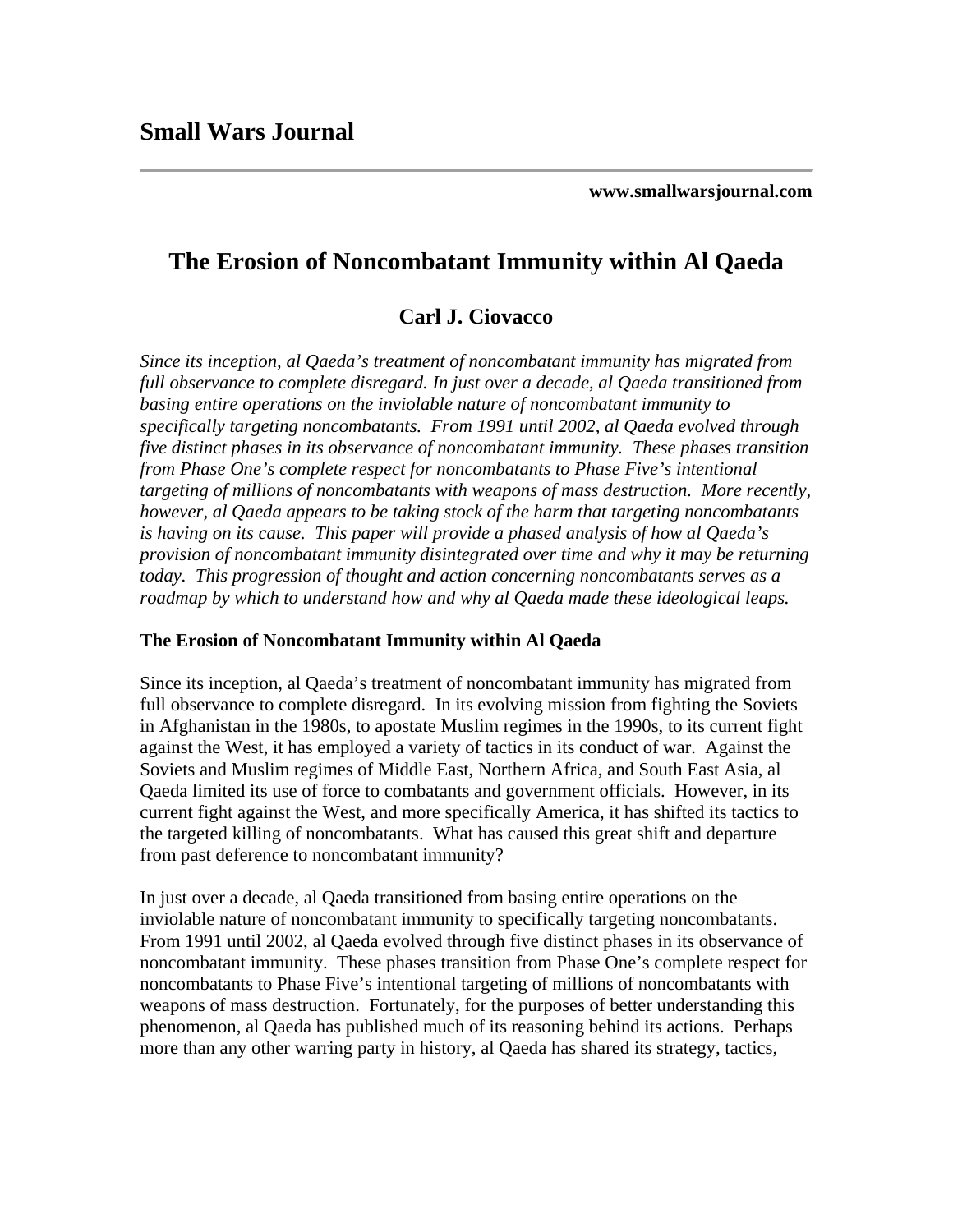views, and even vulnerabilities for the entire world to see in the global media.<sup>[1](#page-1-0)</sup> It is through these rare glimpses into the psyche of al Qaeda that we can better understand why this shift happened. By placing this shift into five finite phases, we can learn more about the driving factors for the erosion of noncombatant immunity within al Qaeda.

### **Background**

Before diving into the analysis of the five-phase transition of al Qaeda with respect to noncombatant immunity, it would be prudent to briefly explore two background areas: the leader of al Qaeda, Osama bin Laden, and the Islamic Just War ethic. These areas are critical to understanding how bin Laden sees the world and what constraints he operates under when using the cover of Islam for his legitimacy. The contextual importance of understanding the many facets of Islam with respect to war, jihad, and noncombatants cannot be overstated.

### *Osama bin Laden*

Bin Laden, the son of a wealthy Saudi businessman, began his fight against the enemies of Islam in Afghanistan during the Soviet occupation of the 1980s. From its meager beginnings as the Services Office, bin Laden's al Qaeda served primarily as the conduit that brought Arabs seeking martyrdom to Afghanistan.<sup>[2](#page-1-1)</sup> The Afghan war was limited to Afghan militias and Arabs, funded largely by the US and Saudi Arabia via the Pakistani Intelligence Services, against Soviet soldiers.

After the Soviets retreated from Afghanistan, bin Laden returned home to Saudi Arabia. The crystallizing moment for bin Laden's contemporary view of the world occurred in the aftermath of Iraq's invasion of Kuwait in 1990. As the invasion inherently threatening Saudi Arabia, bin Laden offered his services, and those of his Afghan veterans, to the Saudi government to repel Saddam Hussein.<sup>[3](#page-1-2)</sup> The House of Saud, however, chose the United States instead, and thus the fateful rift between bin Laden and the Saudi Royal Family widened beyond repair. From that point forward, bin Laden saw the Saudi government and all apostate regimes of the Middle East as the "near enemy" and the United States as the "far enemy."<sup>[4](#page-1-3)</sup> In bin Laden's view, without the far enemy's propping up of the corrupt Muslim regimes in the Middle East, these regimes would fall under the pressure of Muslims yearning for Islamic states based on the Sharia.

After his exile from Saudi Arabia, bin Laden moved to the Islamic-leaning state of Sudan in 1993, to grow al Qaeda and plot against the far enemy. Under pressure from Khartoum, bin Laden departed once again for Afghanistan in 1996, and eventually joined

<span id="page-1-0"></span><sup>&</sup>lt;u>.</u> 1 Jarret Brachman, "Abu Yahya's Six Easy Steps for Defeating Al Qaeda," *Perspectives on Terrorism*, *Vol. 1, Issue 5*, available from [http://www.terrorismanalysts.com/pt/index.php?option=com\\_rokzine&view=article&id=18&Itemid=54,](http://www.terrorismanalysts.com/pt/index.php?option=com_rokzine&view=article&id=18&Itemid=54) accessed on 17 April 2008. Brachman discusses al Qaeda's own discussion of its weaknesses. 2

<sup>&</sup>lt;sup>2</sup> Peter Bergen, Holy War, Inc.: Inside the Secret World of Osama bin Laden, New York: Touchstone, 2002, p. 54.

<span id="page-1-2"></span><span id="page-1-1"></span><sup>&</sup>lt;sup>3</sup> Peter Bergen, *The Osama bin Laden I Know: An Oral History of al Qaeda's Leader*. New York: Free Press, 2006, p. 108.

<span id="page-1-3"></span><sup>&</sup>lt;sup>4</sup> Malise Ruthven, "How to Understand Islam," New York Review of Books, November 8, 2007, available from <http://www.nybooks.com/articles/20800>, accessed 22 February 2008.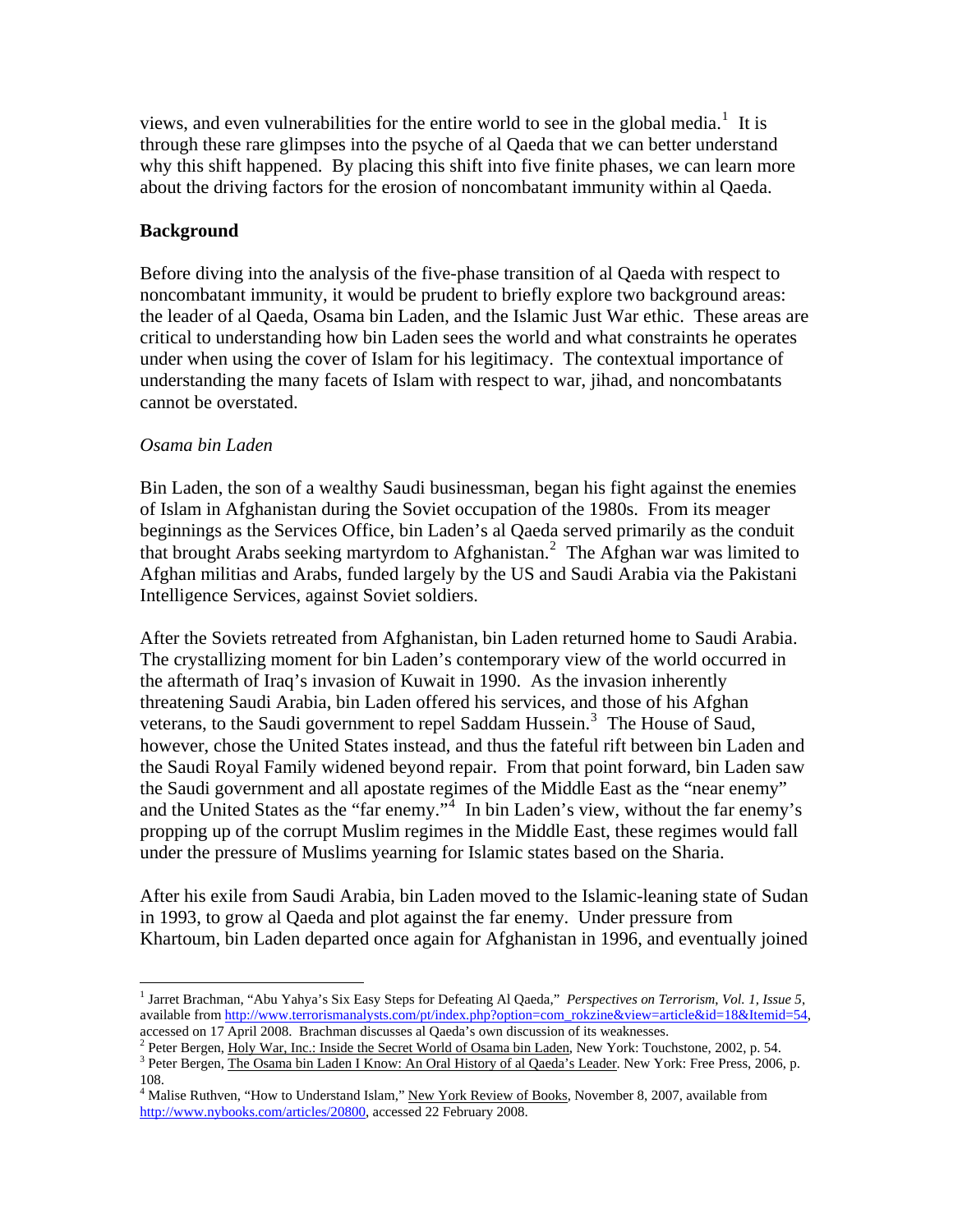forces with Mullah Omar and the Taliban. It is in this "Golden Age" of al Qaeda from 1996-2001, that bin Laden planned and executed his American Embassy bombings in Africa, the USS Cole attack, and  $9/11$ .<sup>[5](#page-2-0)</sup> With the US invasion of Afghanistan following 9/11, bin Laden has been on the run in the North-West Frontier Province of Pakistan. While most of al Qaeda has been decimated since 9/11, bin Laden continues to lead al Qaeda and the greater Islamic jihadist movement through regular media releases that inspire the next generation of fighters.

#### *Islamic Ethic of War*

The Islamic tradition of jihad (just war) explicitly respects noncombatant immunity. The foundation for *jus in bello* (conduct within war) was set by Muhammad's successor, the first caliph, Abu Bakr, when he gave the Islamic "ten commands." He very succinctly said: "do not kill children or old men, or women."<sup>[6](#page-2-1)</sup> Deference for noncombatants in war is also supported by the Koran which says: "fight in God's cause against those who wage war against you, but do not transgress limits, for God loves not the transgressors."  $(2:190)^7$  $(2:190)^7$  In the Muslim tradition, there is a doctrine of constraint and limitations regarding noncombatants in war.

How then can Islamic jihadists reconcile the killing of noncombatants with the traditions of Islam? The reasoning lies in the many interpretations of both the Koran and *hadiths* (actions and sayings of Muhammad). The "diffuse nature" of religious authority in Islam allows clerics to offer different interpretations of the Koran. $8$  Also, the militaristic lifestyle that Muhammad led while protecting his nascent religion impacts the Islamic view of war and noncombatant immunity today. While Muhammad rejected violence during the Meccan period of his life, during the later Medinan period, he fought no less than 70 military battles and thus set forth the military component of jihad. Consequently, the *hadiths* of Muhammad demonstrate the vanquishing of the all nonbelievers of the time – the Quraysh, Bedouin tribes, Jewish tribes of Medina, and the Byzantine Empire.<sup>[9](#page-2-4)</sup> Muhammad's militant words of, "when you face the enemy, be patient, and remember that Paradise is under the shade of swords," also adds to the mystique of force within Islam. $10$ 

The loophole that some Muslims, including al Qaeda, have used to exploit Islam as a cover to kill noncombatants has been the "sword" verses of the Koran. The most famous sword verse is: "slay the polytheists wherever you find them, and take them captive, and besiege them, and lie in wait for them at every conceivable place." $(9.5)^{11}$  $(9.5)^{11}$  $(9.5)^{11}$  The "peace" verse which theoretically would counter the sword verse is: "let there be no compulsion in religion." $(2:256)^{12}$  $(2:256)^{12}$  $(2:256)^{12}$  With the dilemma of competing ideas, the principle of abrogation

<sup>&</sup>lt;sup>5</sup> Marc Sageman, "The Next Generation of Terror," *Foreign Affairs*. Mar/Apr 2008, p. 38.  $\frac{6}{5}$  Sobeil H, Hachmi, "Interpreting the Islamic Ethio of War and Peace," in T. Nordin ed. T.

<span id="page-2-1"></span><span id="page-2-0"></span><sup>&</sup>lt;sup>6</sup> Sohail H. Hashmi, "Interpreting the Islamic Ethic of War and Peace," in T. Nardin, ed., The Ethics of War and Peace: Religious and Secular Perspectives, Princeton, N.J.: Princeton University Press, 1996, p. 161. 7

<span id="page-2-2"></span> $^7$  Ibid.

<sup>8</sup> Ibid., p. 146.

<span id="page-2-4"></span><span id="page-2-3"></span><sup>9</sup> Ibid., p. 155.  $^{\rm 10}$  Ibid.

<span id="page-2-6"></span><span id="page-2-5"></span><sup>&</sup>lt;sup>11</sup> Ibid., p. 157.

<span id="page-2-7"></span> $12$  Ibid.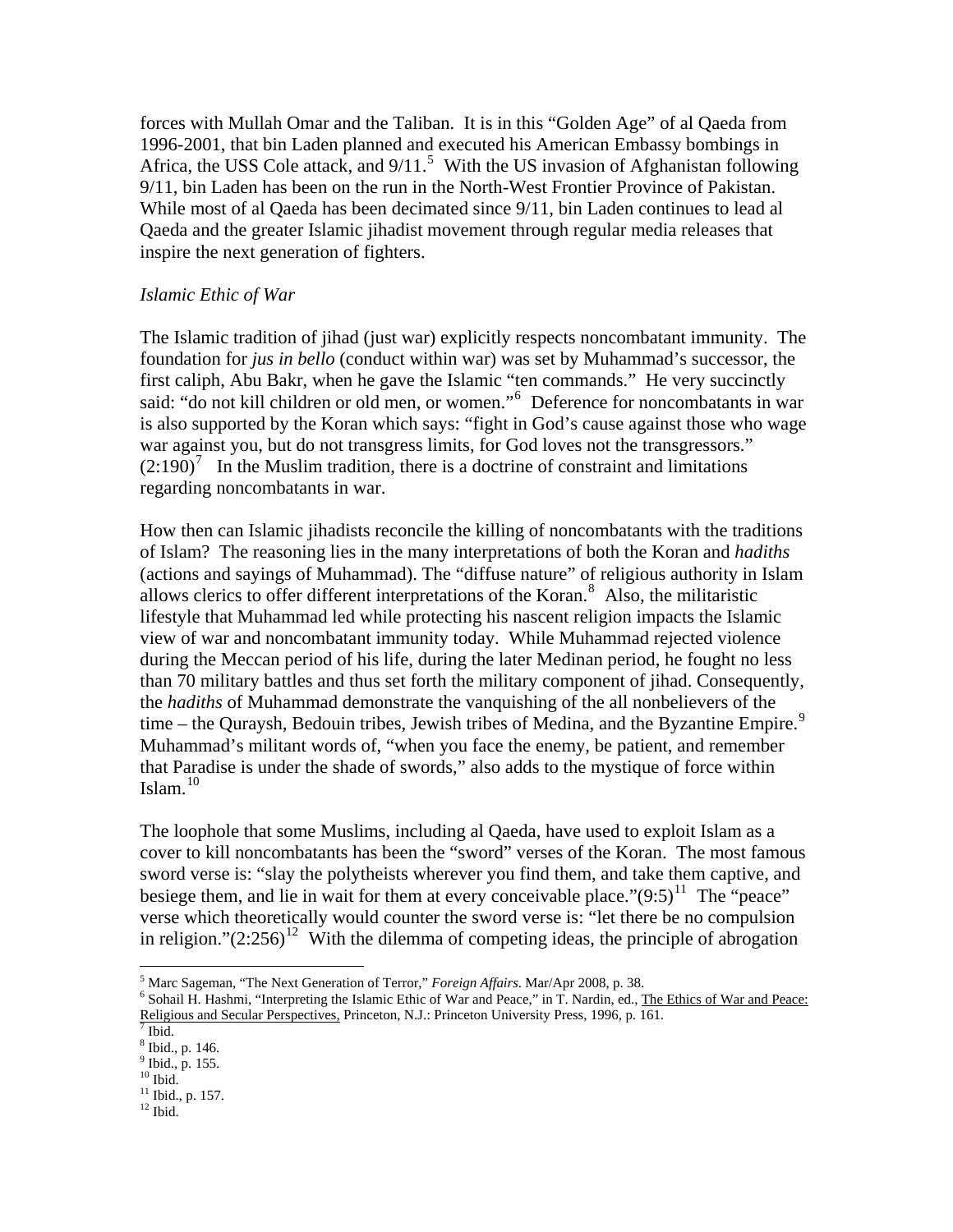has been used to argue that since the sword verses came second, they supersede the peace verses. In the cherry-picking nature that al Qaeda has used in regards to the Koran, the verse, "make ready against them whatever force and war mounts you are able to muster," has also been used to support the use of nuclear weapons against noncombatants.<sup>[13](#page-3-0)</sup>

The Islamic ethic of war has provided a situation ripe for abuse at the hands of al Qaeda. In a time of genuine struggle between competing sects of Islam, and even competing movements within each sect, it is immensely important to appear more pious than the competition. Sadly, the more militant, radical, and aggressive the stance of certain Muslim groups, the more closely they are associated with "true" Islam. As such, the true standard bearer of Islam has become the observers of the sword verses who have little regard for the noncombatant immunity of both believers and nonbelievers. This debate has become so contentious between Muslims that some groups have named their cause "Islamic jihad" to differentiate between other Muslim militant groups that they have dubbed "false."<sup>[14](#page-3-1)</sup>

In a sense, al Qaeda has hijacked the entire *salafi* – or proper religious adherence and moral legitimacy – movement. As a "radical tendency" within this movement, al Qaeda has exacerbated the struggle over who is truly a *salafi*. [15](#page-3-2) With al Qaeda's belief in *takfir*, or the ability to decide who is a true Muslim and who is not, it has proclaimed itself judge and jury of all Muslims. It has used *takfir* to pressure Muslims into supporting an offensive jihad, often targeting noncombatants, against the West. While defensive jihad is generally accepted as repelling non-Muslims from attacking Muslim lands, offensive jihad is the extension of battle to non-Muslim lands. With the self-proclaimed ability to judge Muslims as nonbelievers if they do not support offensive actions against the West, al Qaeda has extracted monetary and physical support under the cover of Muslim piety. Similarly, it has used the violent *salafi* interpretation of the Koran's sword verses to legitimize its killing of civilians.

### **The Wearing Away of Noncombatant Immunity**

We will now look at the specific examples of al Qaeda's treatment of noncombatants. Beginning with al Qaeda's actions in the Afghan war, noncombatants received the utmost protection and immunity from the devastation of war. By 2002, however, al Qaeda had declared its intent to kill noncombatants with weapons of mass destruction. The followed phased analysis of al Qaeda paints the picture of how its provision of noncombatant immunity disintegrated over time. This progression of thought and action concerning noncombatants serves as a roadmap by which to understand how and why al Qaeda made this ideological leap.

 $\overline{a}$ 13 Ibid., p. 164.

<span id="page-3-1"></span><span id="page-3-0"></span><sup>14</sup> Ibid., p. 146.

<span id="page-3-2"></span><sup>&</sup>lt;sup>15</sup> Quinton Wiktorowicz and John Kaltner, "Killing in the Name of Islam: Al Qaeda's Justification for September 11" *Middle East Policy Council*, available from [http://www.mepc.org/journal\\_vol10/0306\\_wiktorowiczkaltner.asp,](http://www.mepc.org/journal_vol10/0306_wiktorowiczkaltner.asp) accessed on 18 April 2008.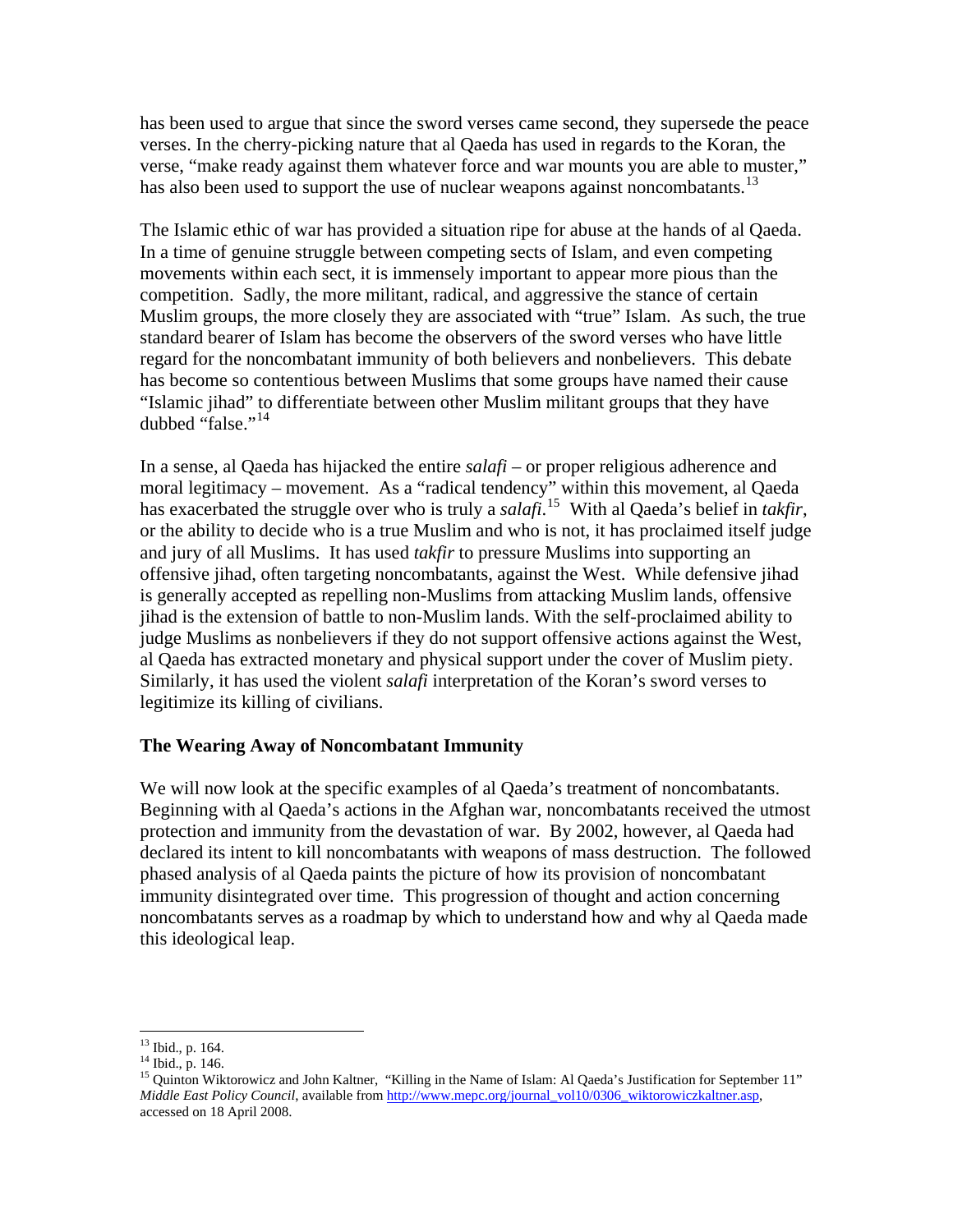#### *Phase One*

The first phase of al Qaeda's treatment of noncombatant immunity begins with respect for noncombatants in war. When al Qaeda first formed in 1988, it was fully engaged in a battle between armed combatants. While the Soviet Army was better trained and equipped, the Afghan militias and Afghan Arabs were armed nonetheless. Al Qaeda only fought the Soviets with guns and tactics directed against its soldiers. Suicide bombings against Soviet civilians in Moscow were scarcely a figment of bin Laden's imagination.

The second data point during this phase that illustrates respect for noncombatant immunity is al Qaeda's 1991 assassination attempt on the King of Afghanistan. Zahir Shah, King of Afghanistan, was in exile in Rome following a 1973 coup. At a time of civil war in Afghanistan in the early 1990s, al Qaeda feared the King's return would issue in a secular government incompatible with al Qaeda's goals of an Islamic state. As such, bin Laden and the would-be assassin Paulo Jose de Almeida Santos, a Portuguese convert to Islam, planned to dispose of the King. In a 2002 interview, Santos recounted how bin Laden was completely averse to killing noncombatants in the assassination attempt on the Afghan King in 1991.

In a scene reminiscent of Albert Camus' 1949 *The Just Assassins*, bin Laden planned the King's assassination. Similar to Camus' play where Ivan Kaliayev could not kill the Grand Duke because the carriage in which the Duke was riding contained his niece and nephew, bin Laden told Santos he could not kill the King if the King's grandson would be in danger. Santos recounted his conversation with bin Laden and, in particular, the question of whether collateral damage in the form of the grandchild was acceptable in the assassination attempt. To this question, bin Laden replied: "No, no, in no way! What are you saying? We are Muslims, we do not eliminate children!"<sup>[16](#page-4-0)</sup> Santos said that bin Laden then angrily said that if a child was present, the King could not be attacked and that bin Laden, "would rather the King return and have a civil war than to kill a child."[17](#page-4-1) Thus, al Qaeda's respect for noncombatant immunity can be fully established in 1991. Furthermore, bin Laden respected noncombatant immunity to such a high degree that he was willing to accept potentially severe losses to al Qaeda from being forced into a protracted civil war. (Incidentally, the assassination attempt on the King failed when Santos' dagger was deflected from the King's heart by a tin of Café Crème cigarillos<sup>[18](#page-4-2)</sup>)

These events and primary accounts of bin Laden illustrate how disinclined al Qaeda was to the killing of noncombatants in the beginning. Bin Laden even went as far as to use Islam as the driving force for why they could not kill noncombatants. Even more ironic, bin Laden offered an explanation as to why American civilians were off limits in war. When asked about "eliminating American civilians," bin Laden replied, "No. The American government is one thing, the majority of Americans don't even vote, they are totally apathetic."<sup>[19](#page-4-3)</sup> Santos further outlined the mindset of al Qaeda's leader when he

<sup>&</sup>lt;sup>16</sup> Peter Bergen, <u>The Osama bin Laden I Know</u>, (hereafter OBL I Know), p. 119.<br><sup>17</sup> Ibid.

<span id="page-4-1"></span><span id="page-4-0"></span> $^{17}$  Ibid.<br> $^{18}$  Ibid., p. 116.

<span id="page-4-3"></span><span id="page-4-2"></span><sup>19</sup> Ibid., p. 119.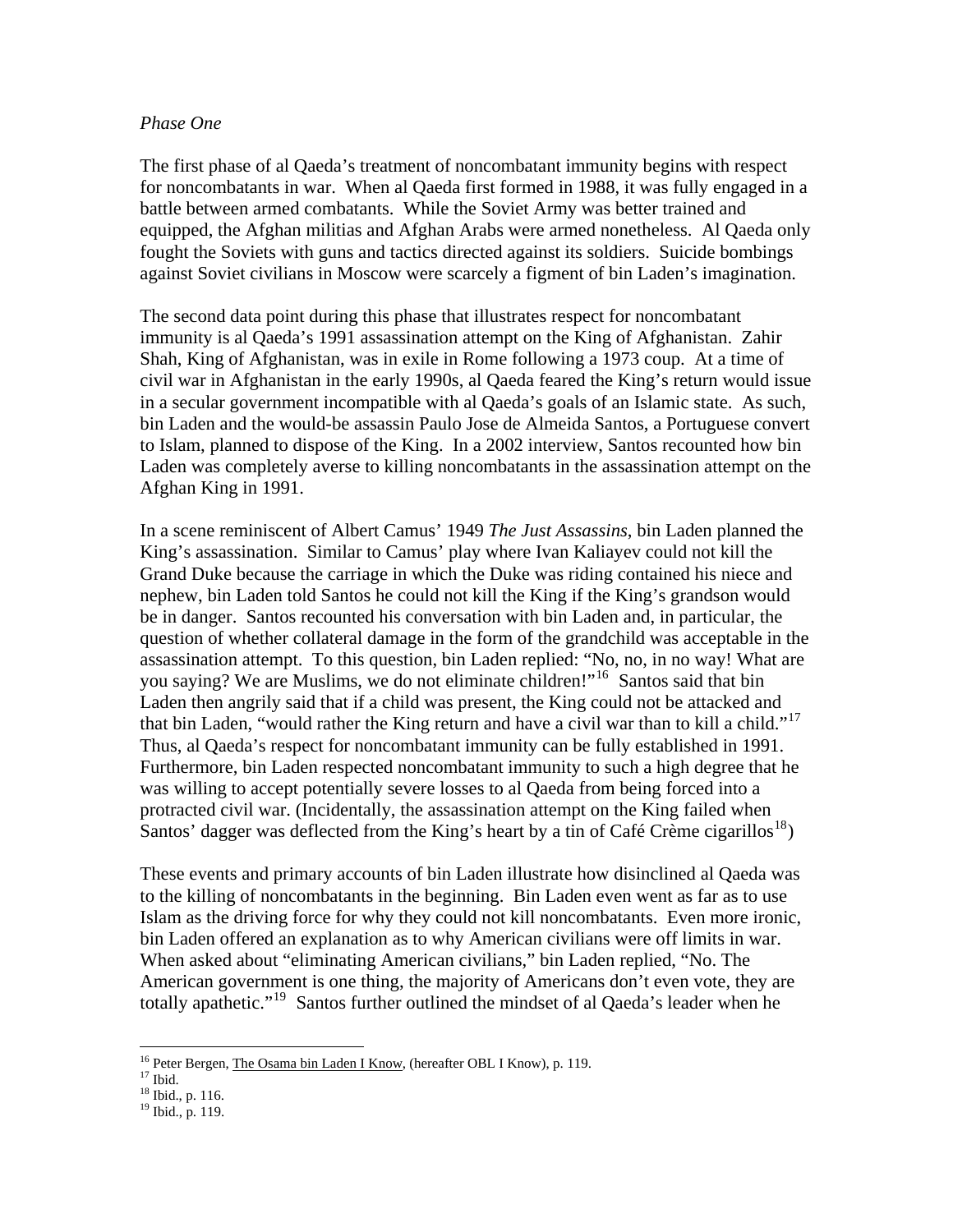said that bin Laden, "refused to dirty his hands with the blood of innocent people. He is a very moral person."[20](#page-5-0) In Phase Two, the first signs of departure to this mindset appear.

#### *Phase Two*

This phase begins in March, 1997, with a CNN interview of bin Laden in Afghanistan. In a dramatic change to bin Laden's view of noncombatants, he hints that civilians may not be as shielded as they were in the past. While he does not say that al Qaeda will target civilians, he basically intimates that if noncombatants get in the way, "it is their problem." $^{21}$  $^{21}$  $^{21}$ 

The CNN interview by Peter Bergen and Peter Arnett was the first time that bin Laden told Western journalists that he had declared war on the United States. Departing from his past strategy of targeting apostate Muslim regimes in the Middle East, bin Laden clearly announced that al Qaeda was now at war with America. His answer to a question regarding the classification of the enemy helps to outline his evolving view of noncombatants. Bin Laden said:

As for what you asked, whether jihad is directed against U.S. soldiers, the [U.S.] civilians in the land of the Two Holy Places [Saudi Arabia], or against the civilians in America, we have focused our declaration on striking at the soldiers in the country of the Two Holy Places…Therefore, even though American civilians are not targeted in our plan, they must leave. We do not guarantee their safety. $22$ 

Whereas in 1991, bin Laden guaranteed the safety of the Afghan King's grandson, in 1997, he was no longer vouching for the safety of noncombatants. This shift was the beginning of the end for al Qaeda's respect for noncombatant immunity.

### *Phase Three*

In this third phase, bin Laden moved from luke warm approval of noncombatant immunity to overtly declaring that noncombatants were legitimate targets. On February 22, 1998, bin Laden released a signed statement on behalf of the World Islamic Front. The World Islamic Front consisted of al Qaeda, the Jihad Group in Egypt, the Egyptian Islamic Group, Jamiet-ul-Ulema-e-Pakistan, and the Jihad Movement in Bangladesh. In this statement, bin Laden, and the rest of the alliance, not only sanctioned the killing of civilians, but also elevated it to level of a holy duty, or *fatwa*. The *fatwa* read:

The ruling to kill the Americans and their allies  $-$  civilians and military  $-$  is an individual duty for every Muslim who can do it in any country in which it is

 $20$  Ibid., p. 120.

<span id="page-5-2"></span><span id="page-5-1"></span><span id="page-5-0"></span><sup>&</sup>lt;sup>21</sup> Bergen, interview conducted at Harvard's Kennedy School of Government, 3 April 2008.<br><sup>22</sup> Bergen, OBL I Know., pp. 183-184.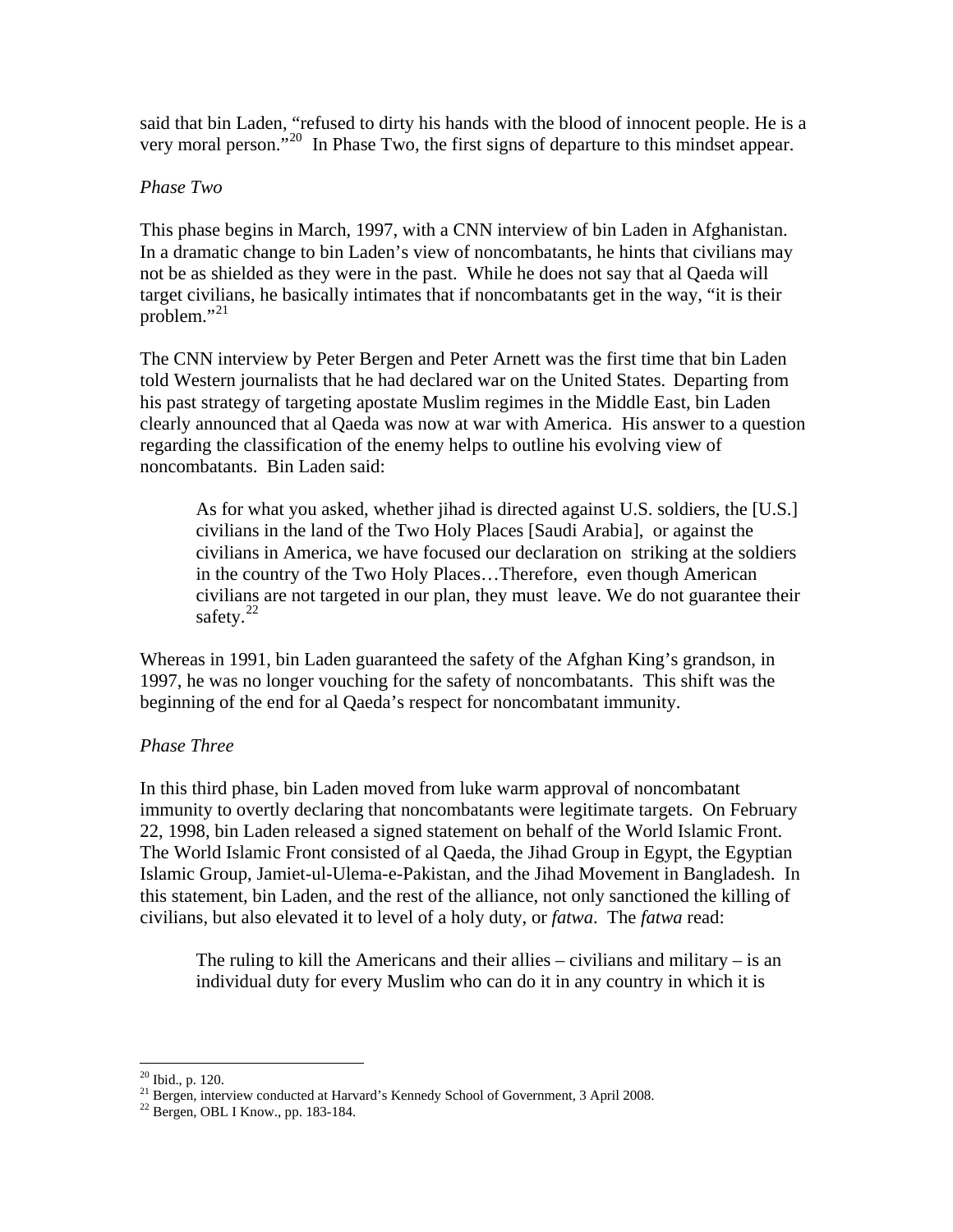possible to do it, in order to liberate the al-Asqa Mosque [in Jerusalem] and the holy mosque [Mecca] from their grip. $^{23}$  $^{23}$  $^{23}$ 

The following summer, bin Laden held true to his word and attacked two American Embassies in Africa. On August 7, 1998, al Qaeda bombed the American Embassies in Nairobi, Kenya killing 212 civilians, and Dar es Salaam, Tanzania killing 11 civilians. While no Americans were killed in Tanzania, eight died in Kenya. Plotters of the attack have said that bin Laden was so involved with the operation that he actually decided where, in reconnaissance photos of the targets, to drive the trucks laden with explosives.

On October 12, 2000, bin Laden struck again against the US by attacking the USS Cole. There is little doubt that bin Laden orchestrated this attack which killed seventeen American sailors and crippled an American Navy destroyer. The 9/11 Commission Report even categorized the attack as a full-fledged al Qaeda operation. Bin Laden honored his attack by reciting a poem about it at his son's wedding:

A destroyer: even the brave fear its might. It inspires horror in the harbor and in the open sea. She sails into the waves, flanked by arrogance, haughtiness and false power. To her doom she moves slowly, a dingy awaits her, riding the waves $24$ 

The importance of Phase Three is that bin Laden publically sanctioned the killing of civilians and acted on this threat. Although he killed combatants in the Cole attack, he also killed non-uniformed American and African civilians in the embassy bombings. The question that must then be asked is: were the civilians that were killed true noncombatants or "agents" of the US government?<sup>[25](#page-6-2)</sup> While the definition of combatant is stretched to encompass government officials, those employees working in the embassies may be considered combatants. Despite the fact that they are unarmed and are working in a job that does not explicitly call for the risk to one's life, as an employee of the US government, the case can be made that they are more than mere noncombatants protected under traditional guidelines. This subtle distinction between civilians working for the US government and those civilians not titled as an "agent" of the government brings us to Phase Four. While in Phase Three, bin Laden legitimized attacking all noncombatants in rhetoric, he only executed attacks against combatants and American government interests. In Phase Four, however, he took the degradation of noncombatant immunity to the next level by targeting and successfully attacking civilians who did not work for the US government in any capacity.

#### *Phase Four*

Phase Four is time-stamped by the 9/11 attacks. In these attacks, nearly 3,000 noncombatants were targeted both on the planes and on the ground. The noncombatants

 $23$  Ibid., p. 196.

<span id="page-6-1"></span><span id="page-6-0"></span><sup>&</sup>lt;sup>24</sup> Bergen, OBL I Know, p. 256.

<span id="page-6-2"></span> $25$  Both bin Laden and Zawahiri use this term "agent" whenever they describe anyone who works in collaboration with the US government. This can describe an individual or another government.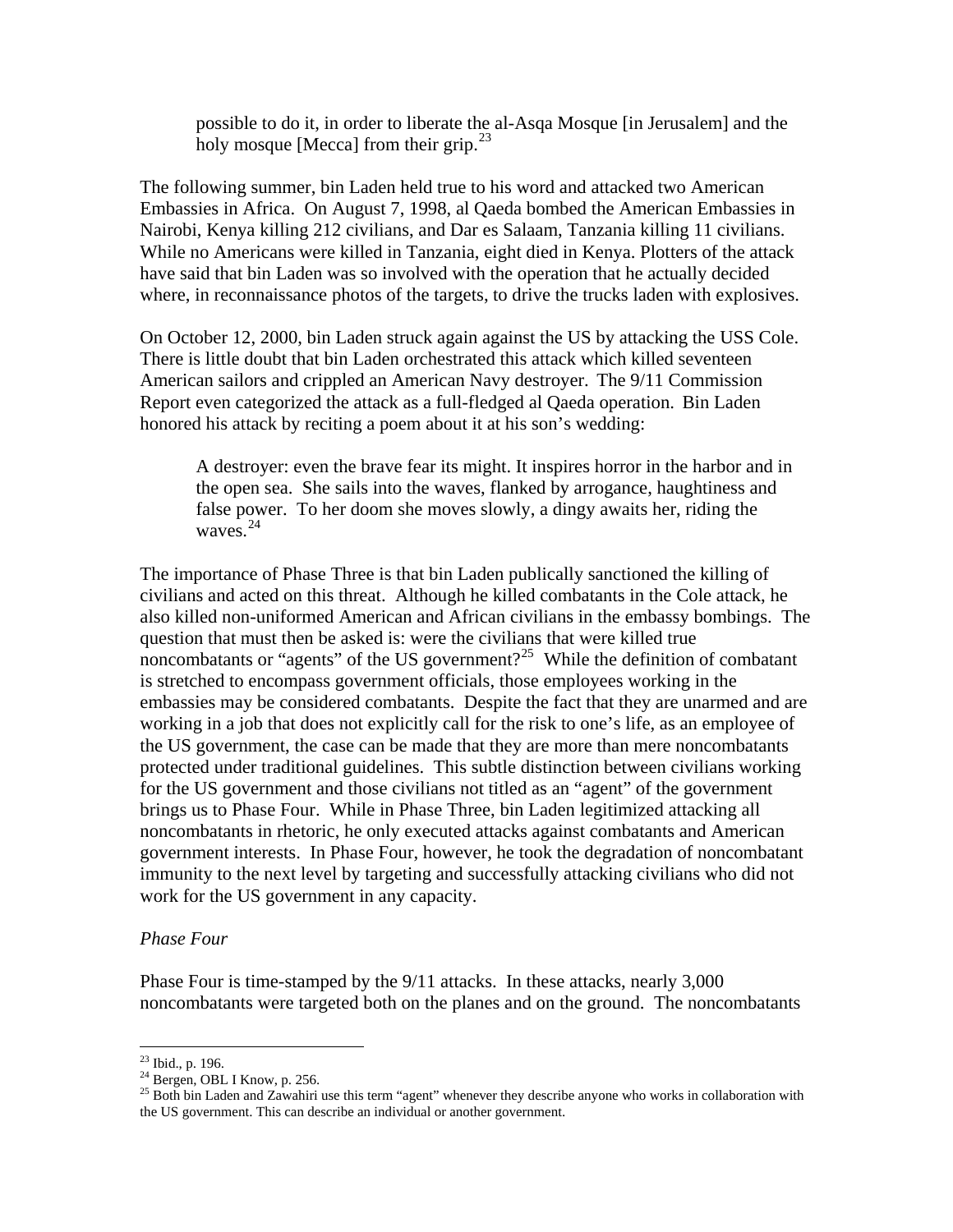working in the World Trade Towers and those flying on the planes were in no way associated with the American government. Their intentional murder was exacted to draw media attention to al Qaeda's cause and as retribution for perceived injustices by the American government on the Muslim community. While uniformed combatants were killed in the Pentagon on 9/11, the thrust of the operation was directed against noncombatants.

On April 24, 2002, bin Laden first attempted to explain why he targeted civilians who were not associated with the US government. In his statement titled, "A Statement from Qaidat al-Jihad Regarding the Mandates of the Heroes and the Legality of the Operations in New York and Washington," he provided religious justification for the attacks by classifying the greater struggle as a "total war" against the US. By expanding the war against the US to the total war level, he tried to elevate the unlimited nature of the war to legitimize targeting civilians.

In October, 2004, bin Laden again attempted to rationalize his attacks on 9-11 by saying:

While I was looking at those destroyed towers in Lebanon [American bombing in 1982], it occurred to me to punish the unjust one in a similar manner by destroying towers in the United States so that it would feel some of what we felt and to be deterred from killing our children and women. And that day, it was confirmed to me that oppression and the intentional killing of innocent women and children is a deliberate American policy. Destruction is freedom and democracy, while resistance is terrorism and intolerance.<sup>[26](#page-7-0)</sup>

This justification that bin Laden offers for killing American civilians in the World Trade Towers is that of retribution for the US and Israel killing innocent women and children in Lebanon in 1982. This "retaliation-in-kind" reasoning is of course flawed because US forces did not intentionally target women and children in 1982, whereas bin Laden did in 2001. It was a commonly known fact that daycare centers with hundreds of children were housed in the World Trade Center and still it remained a valid target for bin Laden. This fact in itself demonstrates how far bin Laden migrated from his willingness to call off the assassination attempt against the Afghan King based on the life of one child. While the rhetorical shift from Phase Two to Three was significant in that the status of civilians moved from protected to targeted, the largest shift in implementation by al Qaeda occurred from Phase Three to Four, where true noncombatants were attacked instead of government employees.

### *Phase Five*

 $\overline{a}$ 

After the 9/11 attacks, it appears that al Qaeda's move to complete disrespect for noncombatant immunity was complete. This interpretations, however, does not account for the scale-up potential of weapons of mass destruction (WMD). Accordingly, the fifth phase demonstrates the final and most disturbing position regarding noncombatants: the use of WMDs to intentionally kill mass numbers of noncombatants. The fact that al

<span id="page-7-0"></span> $^{26}$  Osama bin Laden transcript, 1 November 2004, provided to author by the Combating Terrorism Center, West Point.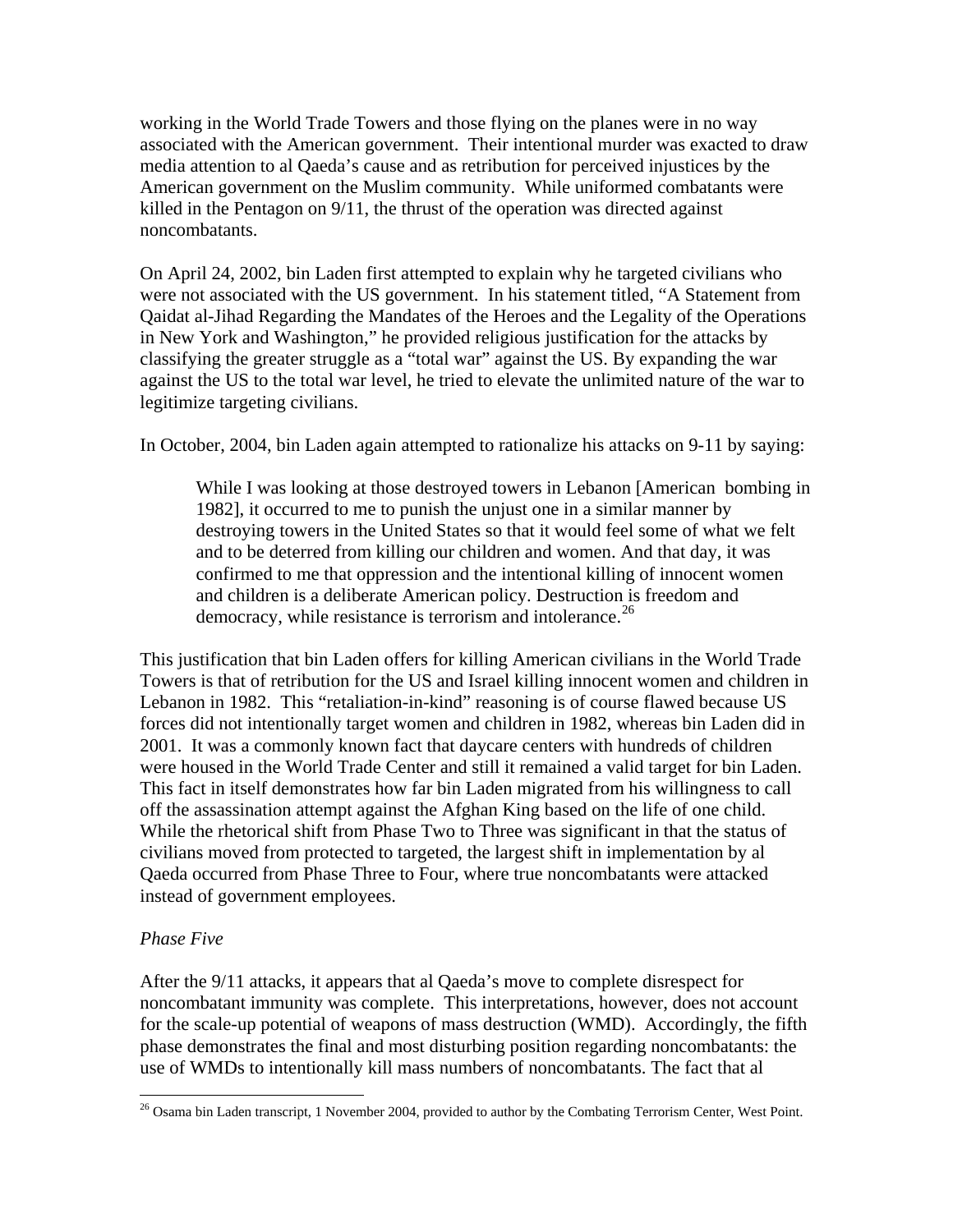Qaeda released a public statement informing the world of this intent, and received religious backing from a prominent Muslim cleric, makes this phase all the more dangerous. This is the current phase that we find al Qaeda; however, as far as we know, it is only at the rhetorical and preparation stage.

In June, 2002, Suleiman Abu Ghaith, al Qaeda's official spokesman, published an essay on al Qaeda's web site al Neda (The Call) titled, "In the Shadow of the Lances."<sup>[27](#page-8-0)</sup> In this announcement, Ghaith explained al Qaeda's right to kill Americans using weapons of mass destruction. He stated:

Due to the American bombings and siege of Iraq, more than 1,200,000 Muslims were killed in the past decade…The Americans have still not tasted from our hands what we have tasted from theirs. The [number of] killed in the World Trade Center and the Pentagon are but a tiny part of the exchange for those killed in Palestine, Somalia, Sudan, the Philippines, Bosnia, Kashmir, Chechnya, and Afghanistan. We have not reached parity with them. We have the right to kill four million Americans – two million of them children – and to exile twice as many and wound and cripple hundreds of thousands. Furthermore, it is our right to fight them with chemical and biological weapons, so as to afflict them with the fatal maladies that have afflicted the Muslims because of [Americans'] chemical and biological weapons. America knows only the language of force. America is kept at bay by blood alone. $^{28}$  $^{28}$  $^{28}$ 

This assertion by al Qaeda's spokesman was afforded religious backing in the form of a *fatwa* by Sheik Nasir bin Hamid al Fahd. This *fatwa* allowed al Qaeda to use WMDs against the United States.[29](#page-8-2) Al Fahd, a prominent Saudi cleric, issued this *fatwa* on May 21, 2003. In his *fatwa* titled, "A Treatise on the Legal Status of Using Weapons of Mass Destruction against Infidels," he addressed moral dilemmas and allowed for, "the permissibility of attacking the polytheists by night, even if their children are injured," and accepted the problems "that these weapons will kill some Muslims."<sup>[30](#page-8-3)</sup>

After receiving a religious mandate to use WMDs against noncombatants, the next question is how close is bin Laden to having this capability? While many experts believe that al Qaeda is still several years away from acquiring or building their own WMDs, both bin Laden and his deputy Ayman al Zawahiri have publically noted otherwise. On November 8, 2001, bin Laden told his official biographer Hamid Mir, "we have nuclear deterrence and this is for our defense."<sup>[31](#page-8-4)</sup> In addition, when Mir asked Zawahiri how al Qaeda obtained nuclear weapons, Zawahiri responded, "if you have thirty million dollars, you can have these kinds of [nuclear] suitcase bombs from the black market in central

 $\overline{a}$ 

[http://www.jinsa.org/articles/index.html/function/view/categoryid/1701/documentid/2762/history/3,2360,655,1701,276](http://www.jinsa.org/articles/index.html/function/view/categoryid/1701/documentid/2762/history/3,2360,655,1701,2762) [2](http://www.jinsa.org/articles/index.html/function/view/categoryid/1701/documentid/2762/history/3,2360,655,1701,2762), accessed on 17 April 2008.

 $27$  Bergen, OBL I Know, pp. 346-347.

<span id="page-8-1"></span><span id="page-8-0"></span><sup>28</sup> Ibid., p. 347.

<span id="page-8-2"></span><sup>29</sup> Kelly Uphoff, "Osama bin Laden's Mandate for Nuclear Terror," *The Jewish Institute for National Security Affairs (JINSA),* available from

 $30$  Uphoff.

<span id="page-8-4"></span><span id="page-8-3"></span><sup>&</sup>lt;sup>31</sup> Bergen, OBL I Know, p. 348.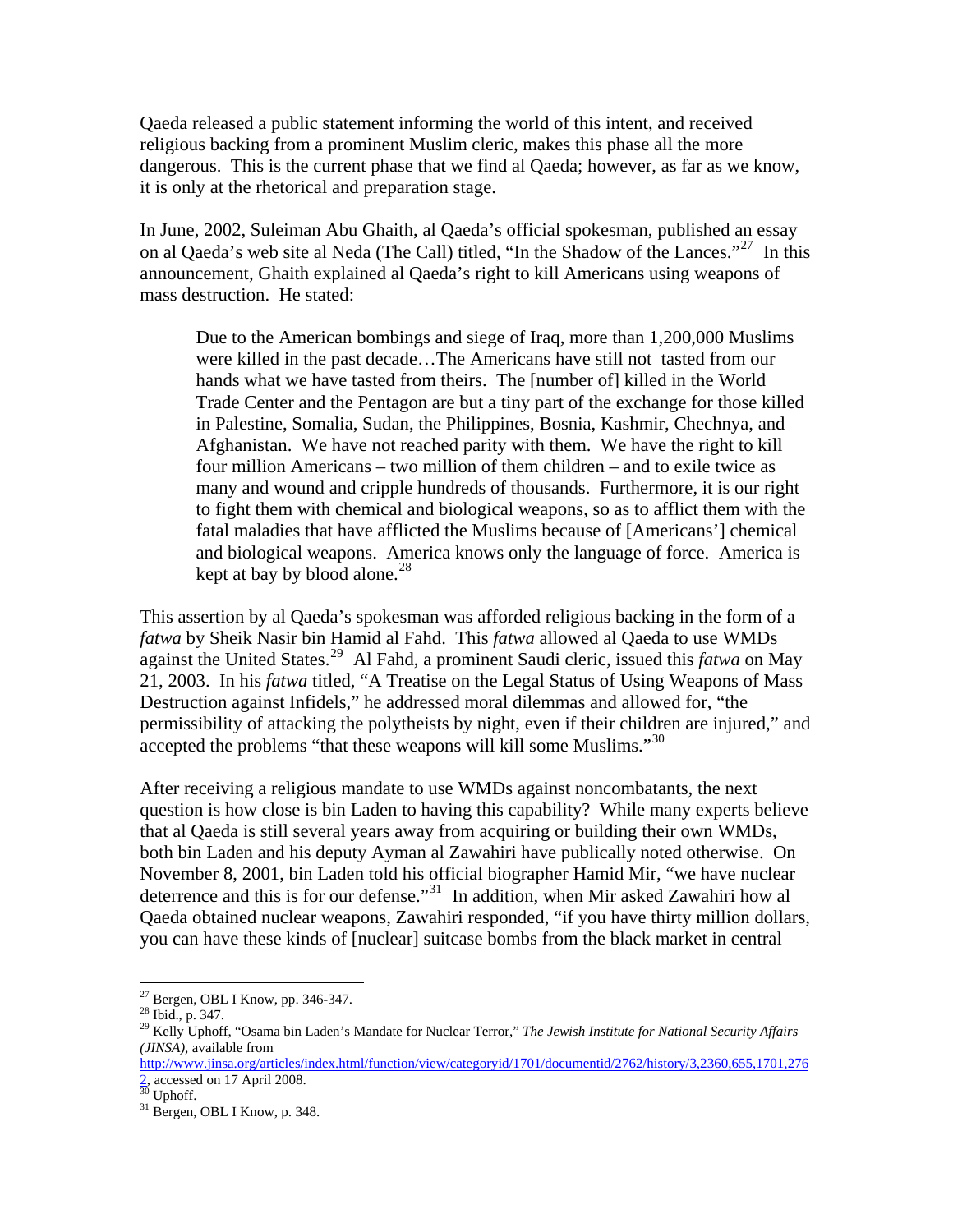Asia. It is not difficult."[32](#page-9-0) While these statements could only be a ruse to keep America guessing, the proximity of al Qaeda's implementation of Phase Five is a worrisome question.

Phase Five is also marked by al Qaeda's heightened tactical need to target noncombatants with the intent of consummate devastation. In order to achieve this goal and in turn harm the enemy, al Qaeda targeted not only Western noncombatants but also Muslim civilians in countries deemed by al Qaeda to have apostate governments. While al Qaeda has targeted Muslim leaders in the likes of the Afghan King, Ahmad Shah Massoud (head of the Northern Alliance in Afghanistan), and Pervez Musharraf in the 1990s and early 2000s, it only started attacking Muslim civilians in 2003. In addition to its suicide bombings campaigns in Iraq, Afghanistan, and Pakistan, it also deliberately targeted Muslim civilians in large-scale bombings in Riyadh and Casablanca in 2003. While the targeting of Muslims in countries with apostate regimes was new, al Qaeda reinforced its already established policy of killing of Western noncombatants with its attacks on Madrid in 2004 and London in 2005. Yet, the effect of these massive attacks on civilians was for the most part counterproductive as al Qaeda has begun to experience blowback and decreased support from formerly supportive demographics.

## **Gateways for Change**

In just over a decade, al Qaeda transitioned from extreme respect, as dictated by religion, for noncombatant immunity, to a religious duty for all Muslims to kill American noncombatants. This shift was not overnight and it had to pass through several gateways in order to arrive at the position that killing noncombatants was not only acceptable but desirable. The three most important philosophical gateways that al Qaeda passed through in order to kill noncombatants with a clear conscious were: the creation of an Enemy, an excuse for killing, and a last resort scenario. It is most likely the confluence of all three steps that has allowed al Qaeda to justify targeting noncombatants.

## *Creation of an Enemy*

Michael Walzer explains that for terrorists to gain the ability to kill noncombatants, they must create an Enemy where a whole people are "ideologically or theologically degraded so that they are available for murder.<sup>[33](#page-9-1)</sup> He provides examples of the creation of Enemies by the IRA to the Irish Protestants, the PLO to the Israeli Jews, and FLN to the French Algerians. He further explains that once the Enemy is created, any of them (men, women, or children) can be killed.

Al Qaeda has undergone this process with the United States. Bin Laden and Zawahiri have attempted to reinforce this enemy characterization of the US by running a comprehensive media campaign targeted at both fellow jihadists and mainstream Muslims. Analysis of their video releases over the past seven years has shown them to reinforce several platform themes in order to vilify the US. These themes have been:

 $\overline{a}$  $32$  Ibid., p. 348.

<span id="page-9-1"></span><span id="page-9-0"></span><sup>&</sup>lt;sup>33</sup> Michael Walzer, Arguing About War, New Haven, CT: Yale University Press, 2004, p. 132.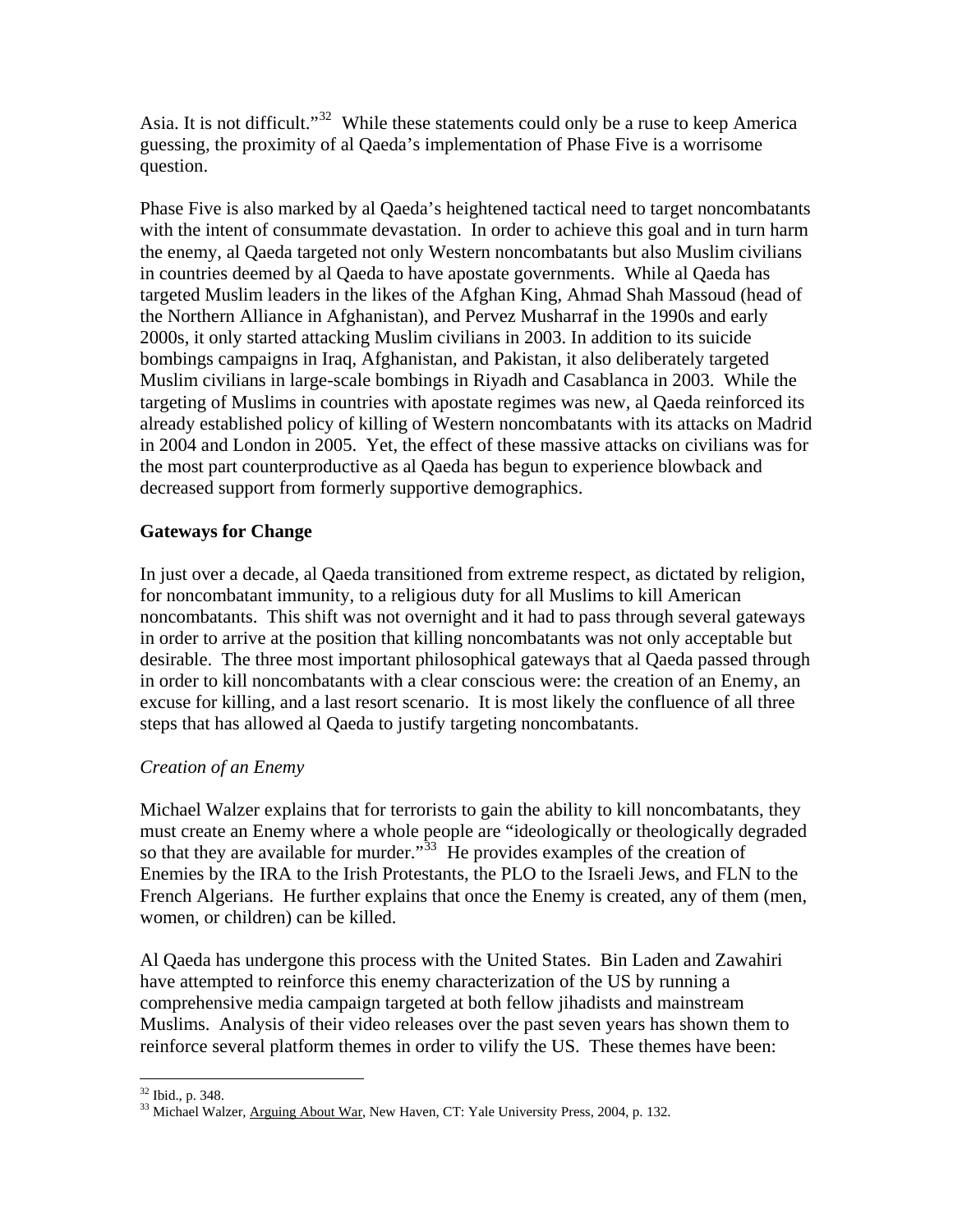1) there is a strong US-Israeli alliance, 2) the US is stealing Muslim oil, 3) a clash of civilizations exists between the West and Islam, and 4) the US is propping up apostate regimes in the Middle East. With these themes, al Qaeda has forged an Enemy in the US by using ideas that resonate incredibly well among Muslims.

## *Excuse for Killing*

Another gateway that al Qaeda must pass through in order to kill noncombatants is the formulation of an excuse in which to base the murder of women and children. This excuse for killing noncombatants provides the necessary rationale for jihadists to perform an act that human nature would inform otherwise. The "excuses for terror" are manifold for al Qaeda; however, they primarily rest on the norm of reciprocity.<sup>[34](#page-10-0)</sup>

Jihadists characterize the US and Israel as "people of war" where the Israelis oppress the Muslims of Palestine and the US attacks the Muslims of Afghanistan and Iraq.<sup>3</sup> Accordingly, as a people of war, the US can only be fought using similar tactics. Al Qaeda reasons that since American actions have resulted in the deaths of Muslim noncombatants around the world, it has charged itself with the mission of exacting like retribution. Consequently, al Qaeda's excuse for killing civilians is that it is merely following the "eye for an eye" doctrine of justice. This form of justice carries immense weight not only among jihadists, but also within the greater Muslim community.

### *Last Resort Argument*

Al Qaeda has fashioned a last resort argument within its fight against the US in order to justify the killing of noncombatants. Bin Laden premises his argument in the historical justification of the demise of Muslims over the last four centuries. In business terminology, bin Laden has cleverly painted the picture that Muslims around the world are on a "burning platform" that without drastic measures will sink into oblivion.

For historical reasons, bin Laden argues that Muslims must immediately unite and take emergency measures to defeat the West or risk remaining in servitude. As Bernard Lewis has explained, Muslims are "morning over the loss of a cultural primacy that was theirs" for almost a thousand years from Muhammad's death in 632 A.D. to the failed Muslim siege of Vienna in  $1683<sup>36</sup>$  $1683<sup>36</sup>$  $1683<sup>36</sup>$  Bin Laden echoes this idea that Muslims have been humiliated for the last hundred years and that the US will continue to suppress Muslims well into the future. In a January, 2004, taped message, bin Laden shows the last resort nature of al Qaeda's cause against the US.

O Muslims: The situation is serious, and the misfortune is momentous. By God, I am keen on safeguarding your religion and your worldly life. So, lend me your ears and open up your hearts to me so that we may examine these pitch-black

<sup>&</sup>lt;sup>34</sup> Walzer, <u>Arguing About War</u>, p. 141.<br><sup>35</sup> Wiktorowicz.

<span id="page-10-2"></span><span id="page-10-1"></span><span id="page-10-0"></span><sup>&</sup>lt;sup>35</sup> Wiktorowicz.<br><sup>36</sup> Clifford Geertz, "Which Way to Mecca?" New York Review of Books, June 12, 2003, available from <http://www.nybooks.com.ezp1.harvard.edu/articles/16380>, accessed on 20 April 2008.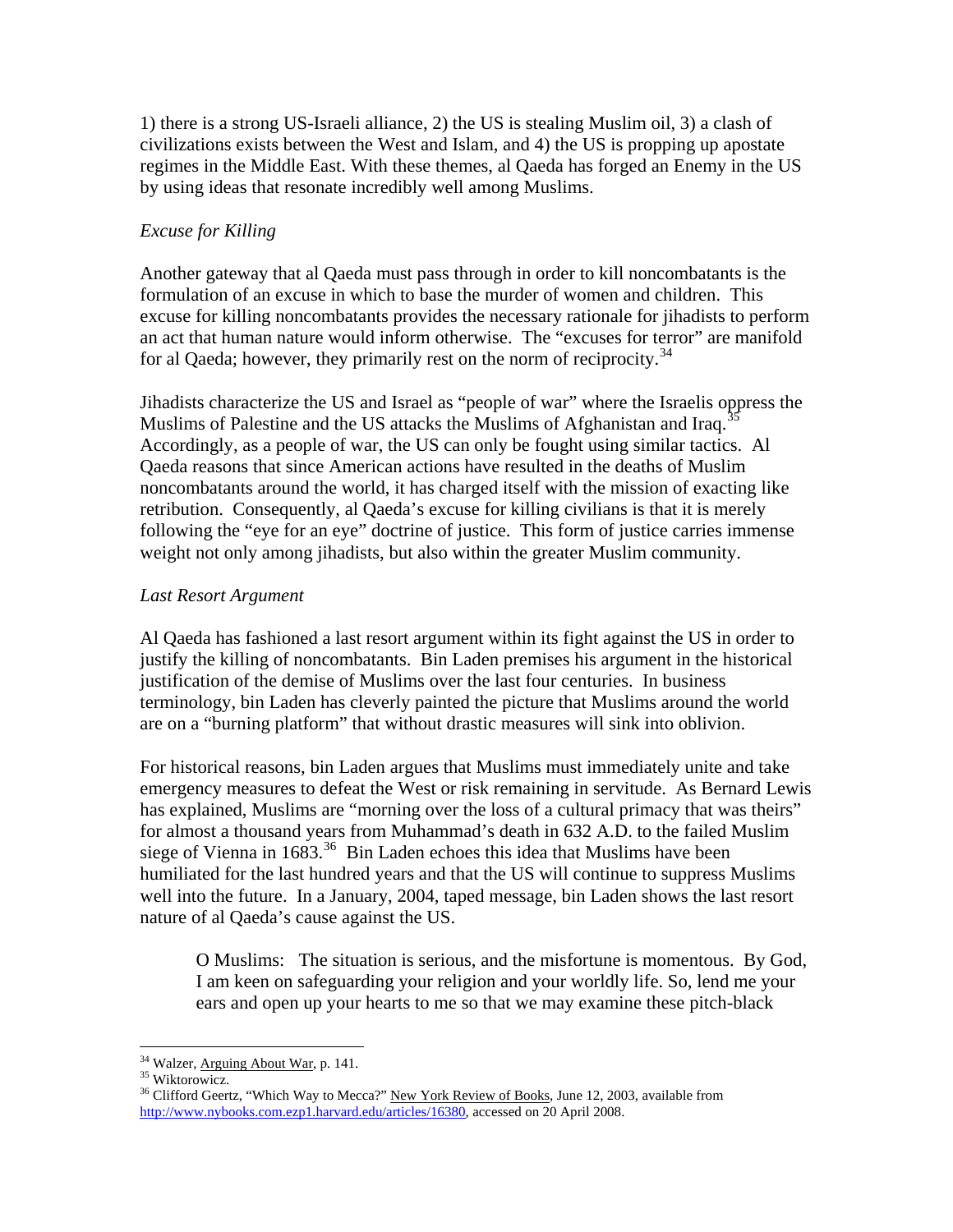misfortunes, and so that we may consider how we can find a way out of these adversities and calamities. The West's occupation of our countries is old, yet new. The struggle between us and them, the confrontation, and clashing began centuries ago, and will continue because the ground rules regarding the fight between right and falsehood will remain valid until Judgment Day.<sup>[37](#page-11-0)</sup>

As bin Laden seeks to reestablish the Islamic Caliphate, his means for carrying out his goal against an economically and militarily superior enemy have turned increasing desperate. This last resort desperation seems to legitimize the attacking of noncombatants as it is the only tool that al Qaeda has left in its toolbox. Since the members of al Qaeda truly believe the without such tactics the war against the US will be lost, they have accepted the killing of civilians as a just means to achieve their ends. In al Qaeda's eyes, this tactic of targeting noncombatants has had the desired effect of halting American supremacy and restoring power to Muslims. An al Qaeda spokesman confirmed this belief when he said after 9/11 that the attacks "rang the bells of restoring Arab and Islamic glory."[38](#page-11-1)

### **Where Does al Qaeda Go From Here?**

As one looks to the future of al Qaeda and its view of noncombatant immunity, it is hard to foresee an immediate shift back to complete respect for noncombatants. With limited resources, terror attacks against civilians yield the most publicity for al Qaeda's cause.

But after 9/11 with the world now aware of al Qaeda and its goals, is the targeting of noncombatants the most beneficial use of its labor and funding? Similar to how the terrorist attacks on Israeli athletes at the Munich Olympics in 1972 brought the Palestinian cause to the forefront of the global media, 9/11 has shed light on Muslim jihad against the West. Now that al Qaeda's platform issues have been publicized, however, their terror attacks against noncombatants appear to be undermining their cause. For two reasons, it would appear that al Qaeda may revert back to a semblance of respect for noncombatant immunity in the near future. The first reason is that the US is proving to be thicker skinned than bin Laden had thought. The second is that Muslim opinion is waning regarding al Qaeda's tactic of killing civilians. As a disproportionately high number of Muslim civilians are being killed in al Qaeda's attacks, Muslims around the world are beginning to question al Qaeda.

The assumption that the US has a soft underbelly in regards to sustaining casualties is weakening every month that the US continues to stay in Iraq and Afghanistan. Bin Laden and his associates believed that after the US suffered the civilian casualties from 9/11, it would begin to pull out of the Middle East. Unfortunately for bin Laden, this has not happened. Following the 9/11 attacks, just the opposite occurred with Americans' resolve against al Qaeda and radical Islamists becoming stronger. In fact, there was an increase in military service applications and a surge of patriotism, as shown by the unfurling of American flags on homes, cars, and office buildings everywhere.

<span id="page-11-0"></span> $\overline{a}$ <sup>37</sup> Osama bin Laden, tape from 4 January 2004, provided to author by the Combating Terrorism Center, West Point.<br><sup>38</sup> Louise Richardson, <u>What Terrorists Want,</u> New York: Random House, 2006, p. 4.

<span id="page-11-1"></span>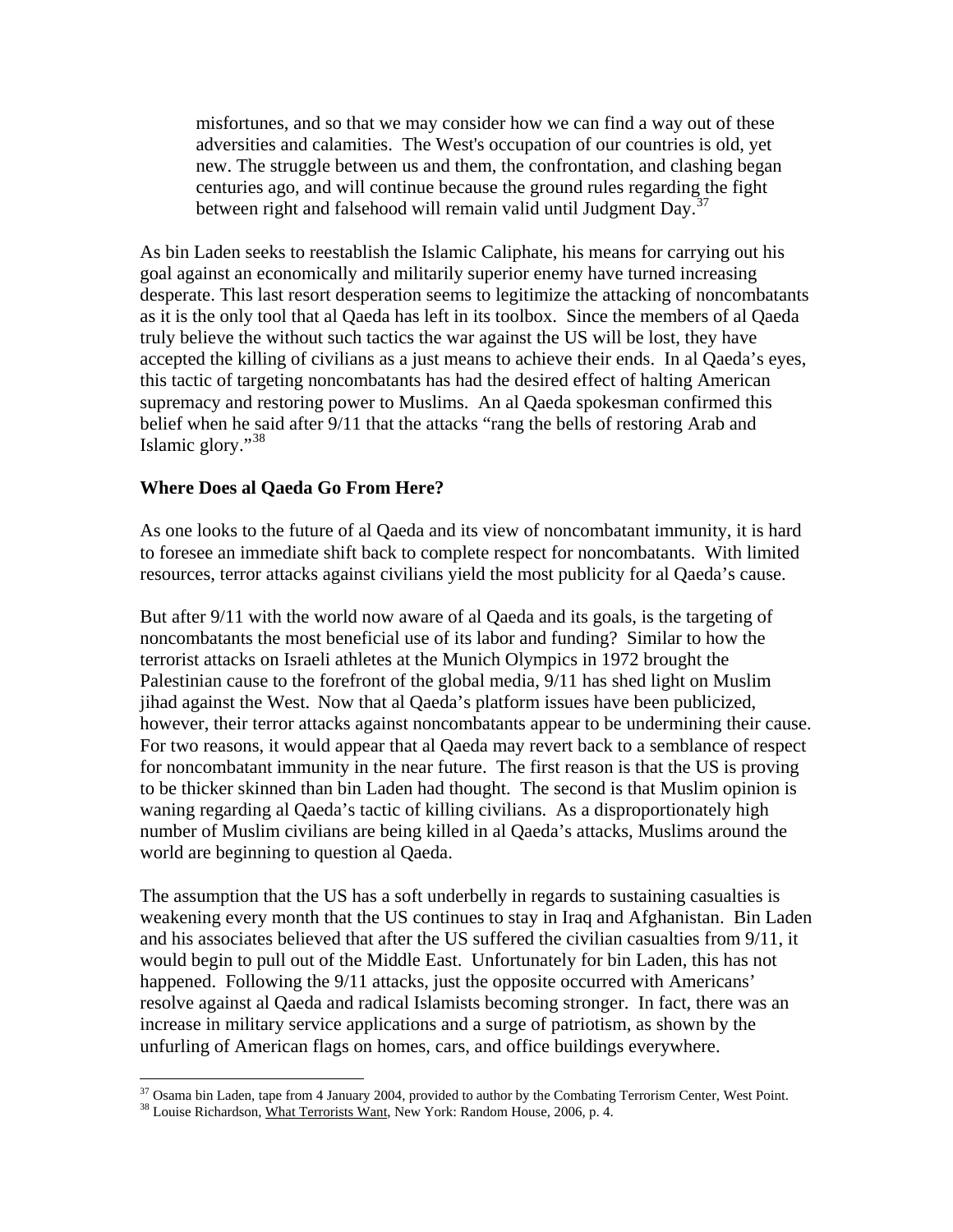The counterproductive nature of al Qaeda's targeting of civilians is not a historical anomaly. During WWII, the German air war over London that targeted civilians actually hardened British resolve to fight Germany instead of forcing its surrender. Perhaps bin Laden should have heeded the words of the famous French military commander Marshal Foch when he said: "You cannot scare a great nation into submission by destroying her cities."<sup>[39](#page-12-0)</sup> Thus, with the stiffening of national resistance to al Qaeda precisely because of its targeting of noncombatants, bin Laden may be rethinking his faulty tactic of attacking civilians.

Secondly, there is considerable evidence that al Qaeda's attacks on noncombatants are having a deleterious effect on al Qaeda's support base both within the organization and the mainstream Muslim community. The number of ex-jihadists and formerly supportive Muslim clerics speaking out against al Qaeda has increased in the last several years precisely because of its targeting of civilians.<sup>[40](#page-12-1)</sup> After al Qaeda's former chief in Iraq, Abu Musab al-Zarqawi, began targeting noncombatant Shia, support for al Qaeda within the greater Muslim community dropped precipitously. Al Qaeda's increased suicide attacks on civilians within Saudi Arabia and Pakistan have also caused its supporters to leave in droves. In fact, a recent *Terror Free Tomorrow* poll in Pakistan shows that support for bin Laden has plummeted from 46% to 24% and backing for al Qaeda has dropped from 33% to 18% in the past six months.<sup>[41](#page-12-2)</sup> In another survey from 2005, when suicide bombings against noncombatants first peaked, the number of Pakistanis believing that suicide bombing was justified dropped from 73% to 46%.<sup>[42](#page-12-3)</sup> Thus, if al Qaeda wants to stem its dwindling support, it will seek to reduce its targeting of noncombatants.

Just as al Qaeda's targeting of noncombatants progressed in phases, perhaps it is moving into a Phase Six where a limited respect for noncombatant immunity once again exists. In 2005, Zawahiri directed al Qaeda in Iraq to stop killing Shia noncombatants because it was hurting al Qaeda's greater cause. Furthermore, a top al Qaeda strategist, Abu Yahya al-Libi, has written to al Qaeda in Iraq telling them that its killing of "too many civilians" was undermining al Qaeda's global strategy.<sup>[43](#page-12-4)</sup> Indeed, one influential ex-jihadist has correctly identified the flawed nature of targeting noncombatants by saying that, "the tactics have taken over the strategy."<sup>[44](#page-12-5)</sup> While a full prohibition against the targeting of all noncombatants may be years ahead, this development is promising. Although the path to disregard for noncombatant immunity took over a decade to mature, signs are pointing to a reversal as its legitimacy is crumbing under its own weight.

<span id="page-12-4"></span><sup>43</sup> Michael Moss and Souad Mekhennet, "Rising Leader for the Next Phase of al Qaeda's War," New York Times, available from

[http://www.nytimes.com/2008/04/04/world/asia/04qaeda.html?\\_r=2&ei=5088&en=ade199d53d7ab70a&ex=13649616](http://www.nytimes.com/2008/04/04/world/asia/04qaeda.html?_r=2&ei=5088&en=ade199d53d7ab70a&ex=1364961600&partner=rssnyt&emc=rss&pagewanted=all&oref=slogin&oref=slogin) [00&partner=rssnyt&emc=rss&pagewanted=all&oref=slogin&oref=slogin#,](http://www.nytimes.com/2008/04/04/world/asia/04qaeda.html?_r=2&ei=5088&en=ade199d53d7ab70a&ex=1364961600&partner=rssnyt&emc=rss&pagewanted=all&oref=slogin&oref=slogin) accessed on 17 April 2008.

 $\overline{a}$ 

<span id="page-12-1"></span><span id="page-12-0"></span><sup>&</sup>lt;sup>39</sup> J.C. Ford, "The Morality of Obliteration Bombing," <u>Theological Studies</u> 5 (1994), p. 301.<br><sup>40</sup> Peter Bergen and Paul Cruickshank, "The Beginning of the End for Al Qaeda?" p. 3. Forthcoming.<br><sup>41</sup> "Poll: Bin Laden's P

<span id="page-12-3"></span><span id="page-12-2"></span><http://www.msnbc.msn.com/id/23094334/>, accessed on 19 April 2008.<br><sup>[42](http://www.msnbc.msn.com/id/23094334/)</sup> "Poll: Dramatic Change in Public Opinion in the Muslim World," *Terror Free Tomorrow: The Center for Public Opinion*, available from http://www.terrorf

<span id="page-12-5"></span><sup>&</sup>lt;sup>44</sup> Peter Bergen, interview conducted on 29 April 2008. Noman Benotman, the former leader of the militant Libyan Islamic Fighting Group, is the ex-jihadist that is quoted.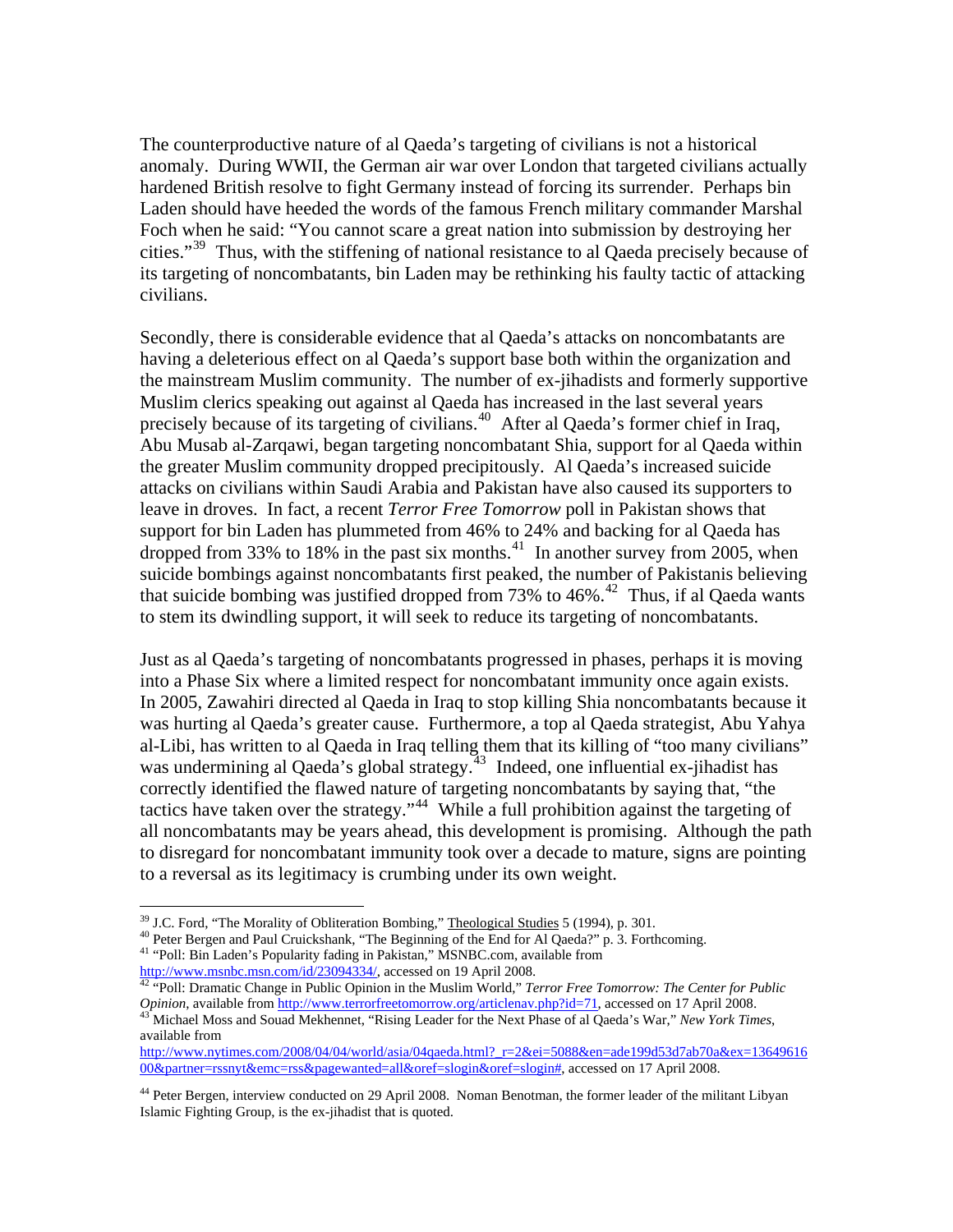Further evidence that al Qaeda is rethinking its targeting of noncombatants is a recent bin Laden video from December 29, 2007, that said al Qaeda is not intentionally targeting civilians. Bin Laden's video entitled, "The Way to Foil Conspiracies," explains how he is saddened when civilians are killed. He says:

and him [sic] who falls dead from the Muslims in any of the operations against the crusader infidels or their agents, he is not meant by killing and Allah only knows how it hurts and grieves us when some Muslims die in any operation and we are responsible for it, and we seek Allah's forgiveness due to it, and we ask Allah to grant their souls mercy, grant them paradise and help their families.<sup>[45](#page-13-0)</sup>

Zawahiri then followed suit several months ago when he held an unprecedented online Question and Answer session in March, 2008. Zawahiri accepted hundreds of questions in an online submission process and answered with 46 pages of text. The first and most important questions, he said, regarded al Qaeda's stance on noncombatant immunity. Zawahiri went as far as to say that only by mistake does al Qaeda kill civilians. Zawahiri replied when asked by Mudarris Jughrafiya, a geography teacher, "Do you consider the killing of women and children to be jihad?":

we don't kill innocents: in fact, we fight those who kill innocents. Those who kill innocents are the Americans, the Jews, the Russians and the French and their agents. Were we insane killers of innocents as the questioner claims, it would be possible for us to kill thousands of them in the crowded markets, but we are confronting the enemies of the Muslim Ummah and targeting *them*, and it may be the case that during this, an innocent might fall unintentionally or unavoidably, and the Mujahideen have warned repeatedly the Muslims in general that they are in a war with the senior criminals – the Americans and Jews and their allies and agents– and that they must keep away from the places where these enemies gather.<sup>[46](#page-13-1)</sup>

### **Final Thoughts**

The killing of noncombatants is often justified by the idea of *inter arma silent leges*: in time of war the law is silent.<sup>[47](#page-13-2)</sup> This is expanded to impart that in war, "self-interest and necessity prevail" and "morality and law have no place."<sup>[48](#page-13-3)</sup> This is a bleak, but realist view of war and the treatment of noncombatants. Al Qaeda has embraced this position over the last decade, although using religious cover to kill noncombatants. Ironically, this "self-interest and necessity" that drove al Qaeda to target civilians may be driving it back into the fold of respecting noncombatant immunity. When the US did not leave the Middle East following the murder of thousands of civilians after 9/11, it sent a message

<span id="page-13-0"></span> $\overline{a}$ <sup>45</sup> Osama bin Laden, "The Way to Foil Conspiracies" video released on 29 December 2007, available from [http://www.lauramansfield.com/subscribers/20071229\\_binladen.asp,](http://www.lauramansfield.com/subscribers/20071229_binladen.asp) accessed on 20 April 2008. [46](http://www.lauramansfield.com/subscribers/20071229_binladen.asp) Ayman al Zawahiri, "The Open Meeting with Shaykh Ayman al Zawahiri," As-Sahab, text released 15 March 2008,

<span id="page-13-1"></span>available from [http://www.lauramansfield.com/OpenMeetingZawahiri\\_Part%201.pdf,](http://www.lauramansfield.com/OpenMeetingZawahiri_Part%201.pdf) accessed 28 April 2008. 47 Michael Wa[lzer, Just and Unjust Wars: A Moral Argument with Historical Illustrati](http://www.lauramansfield.com/OpenMeetingZawahiri_Part%201.pdf)ons, N.Y.: Basic Books, Inc.,

<span id="page-13-2"></span><sup>1977,</sup> p. 3.

<span id="page-13-3"></span> $^{48}$  Ibid.  $\,$